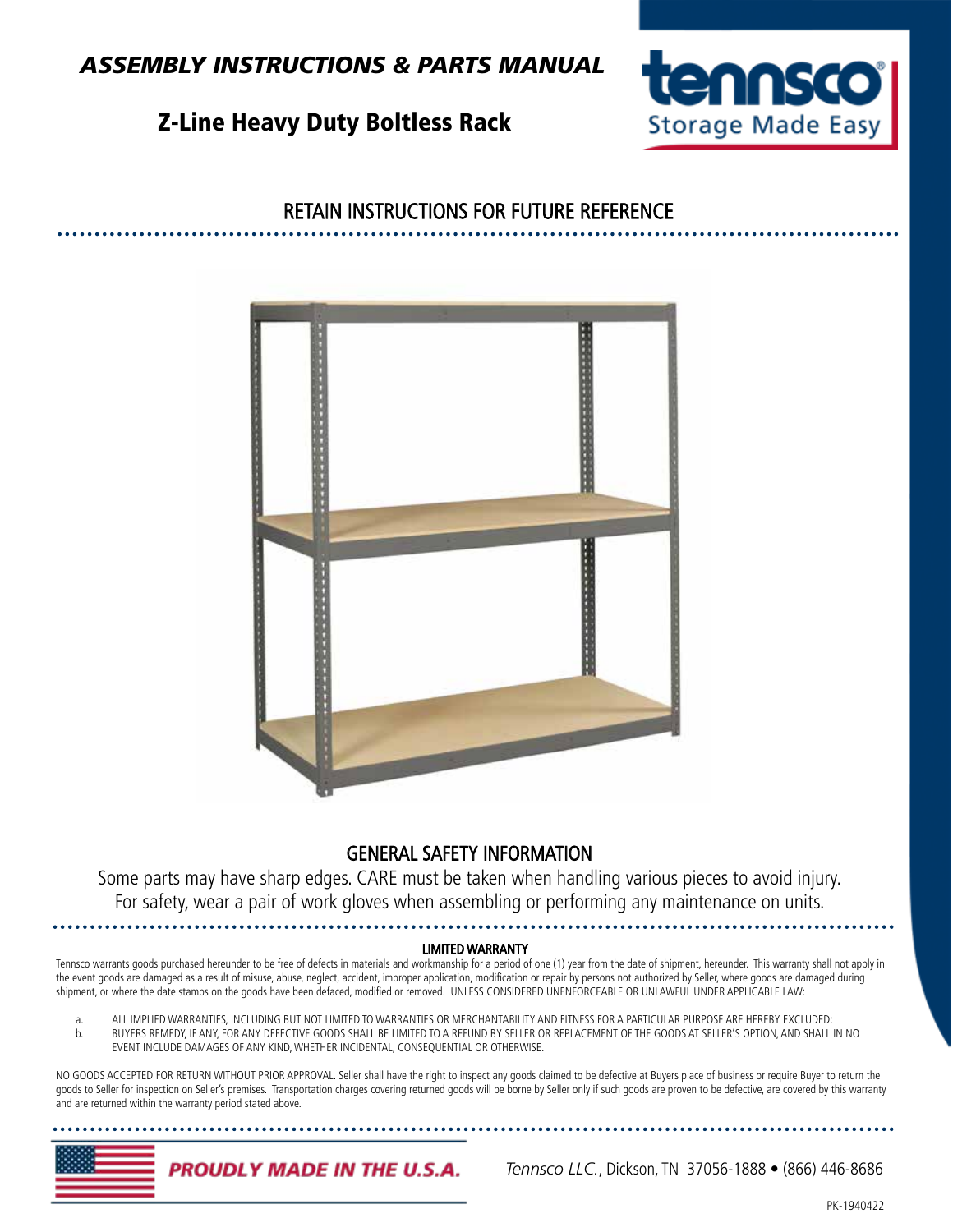# ASSEMBLY OF HEAVY DUTY BOLTLESS SHELVING

**Tools Needed:** A rubber mallet for seating the shelf supports into the uprights. Two people are recommended for assembly. Approximate assembly time: 20-30 minutes per section.

- **1.** The reference numbers used throughout this sheet refer to the illustration on the back cover. This is to help you to identify the various parts as they are mentioned.
- **2.** Depending upon whether you ordered a single unit or an adder unit, you may have one or both of the styles of upright shown. A single unit will use SUR posts for all four uprights, as show below in Figure A. If you plan on installing an adder unit, you should build your starter unit with two ZTP posts on one end which will join with the adder as shown in Figure B.



**3.** With the help from an associate, or using a wall for support, connect two SUR uprights (Ref. No. 1) using two front-toback supports (Ref. No. 3), one at the top and one near the bottom (leaving the bottom-most keyhole slot empty). Be sure the front-to-back supports are fully seated in the keyhole slots as shown.

### **NOTE: Inset is shown from the opposite side (below). Be sure the narrow area of the keyhole slot on the upright is at the bottom as shown.**



4. Place a third front-to-back support in the middle slots of the two uprights (at the level you want your third shelf to be). This forms one end of the shelving unit. Repeat steps 3 and 4 to construct a



**NOTE: If you are planning to install an adder unit, this second set of uprights should consist of ZTP uprights (Ref. No. 2) to act as an intermediate assembly. Carefully review step 2 to better understand.**

**5.** With the help of an associate, connect the two unit ends with left-to-right channel beams (Ref. No. 4). If the top flange on the front-to-back end support interferes with the top flange on the channel beam, your channel

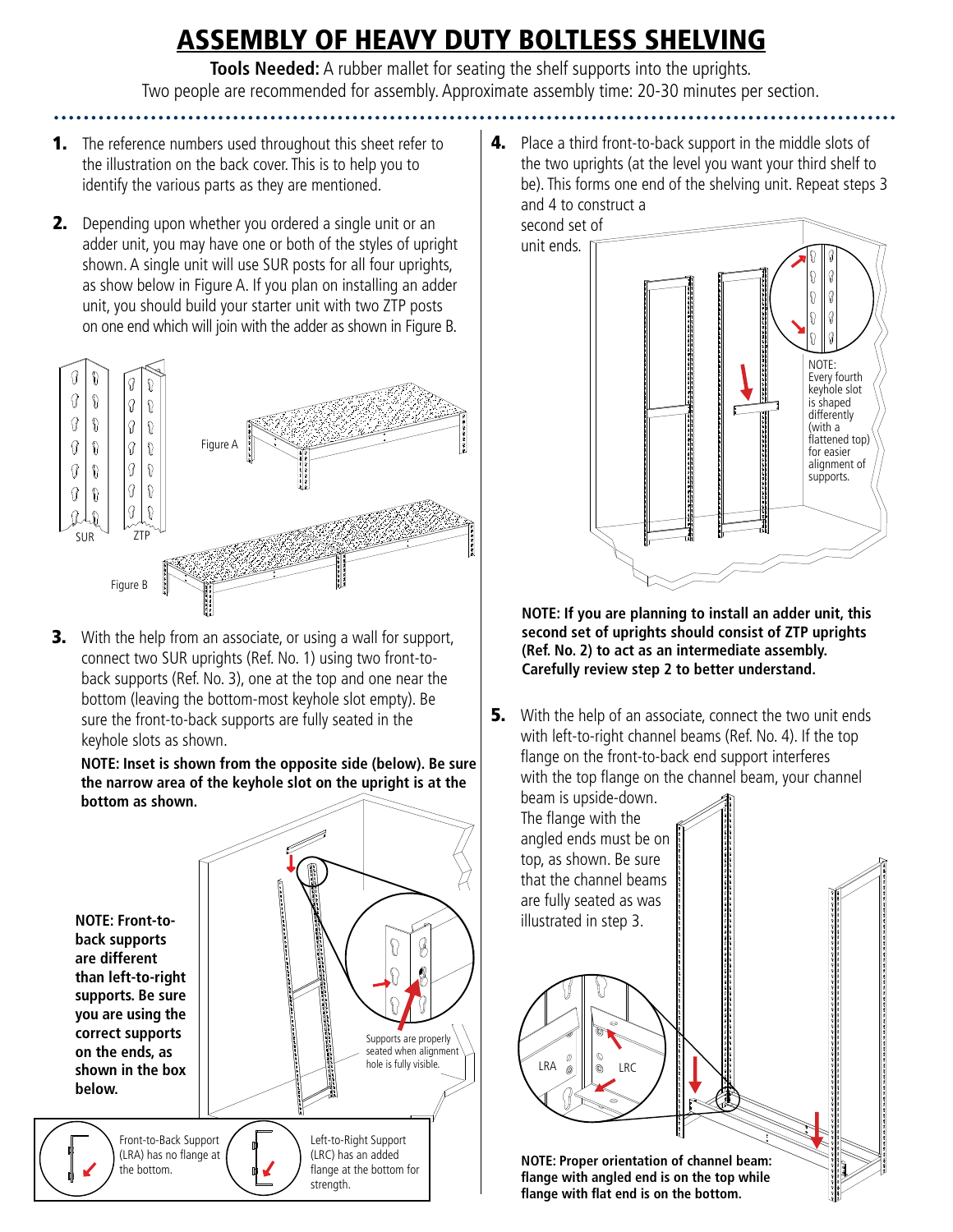**6.** Attach the remaining channel bemas at the same levels you placed the end supports, making sure that all are completely seated in the upright slots.



### **NOTE: If you have purchased additional shelf levels, the shelf supports for the extra levels may also be inserted at this time.**

**7.** Attach the shelf reinforcements (Ref. No. 5) at each level by sliding them onto the rivets until centered. Tap down on the reinforcements until they are seated firmly.



**number of reinforements per shelf are as follows: 48"w = 1 reinforcement 60"w = 1 reinforcement 72"w = 2 reinforcement 96"w = 3 reinforcements**



8. If particle board decking (Ref. No. 6) or wire decking (Ref. No. 7) was ordered, place the decking on each shelving level. The decking should fit flush inside the shelf supports. If you have purchased a single unit, your shelving unit is now complete. For adder units, see step 9.



**9.** If joining more than one unit together, your original unit should have been assembled with ZTP uprights on one end, as described in step 4. Simply continue adding shelf supports and uprights to complete your additional units.